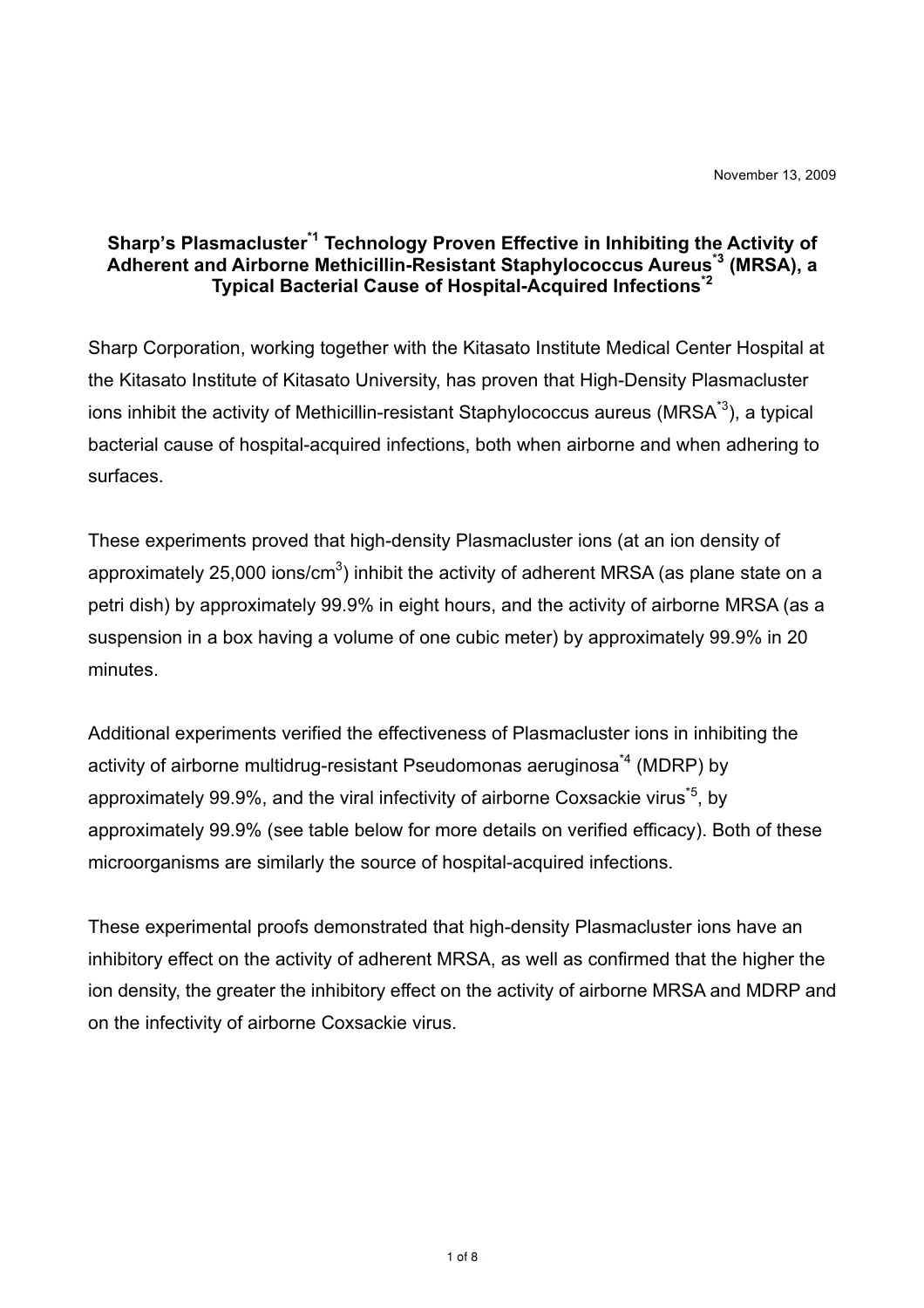Sharp's collaborative research with academic and research organizations<sup>\*6</sup> around the world began in 2000 and has since proven that Plasmacluster ions are effective in inhibiting the activity of 28 kinds of harmful substances, including the new-type H1N1 influenza virus<sup>\*7</sup>. In 2002, research also confirmed the safety of high-density Plasmacluster ions with respect to human health<sup>\*8</sup>, and in 2004, joint research with an academic research institution<sup>\*9</sup> elucidated the mechanism by which Plasmacluster ions destroy the proteins on the surface of microorganisms.

In the future, Sharp intends to further its efforts for improving the effectiveness of Plasmacluster technology to create a healthy environment.

| <b>Target Substance</b>  | Ion Density<br>(ins/cm <sup>3</sup> ) | <b>Verified Effectiveness</b>          |
|--------------------------|---------------------------------------|----------------------------------------|
| <b>Adherent MRSA</b>     | 25,000                                | Reduced by approx. 99.9% in 8 hours    |
| Airborne MRSA            | 25,000                                | Reduced by approx. 99.9% in 20 minutes |
|                          | 7.000                                 | Reduced by approx. 99.9% in 30 minutes |
| Airborne MDRP            | 25,000                                | Reduced by approx. 99.9% in 30 minutes |
|                          | 7.000                                 | Reduced by approx. 99.9% in 40 minutes |
| Airborne Coxsackie virus | 25.000                                | Reduced by approx. 99.9% in 20 minutes |
|                          | 7.000                                 | Reduced by approx. 99.9% in 30 minutes |

### **Verified Effectiveness of Plasmacluster Ions**

- \*1 Plasmacluster and Plasmacluster ions are trademarks of Sharp Corporation.
- \*2 Microorganisms that cause hospital-acquired infections (known as nosocomial infections) include bacteria, viruses and other pathogens that are the source of infections occurring in patients in the clinical setting (hospitals, healthcare facilities, etc.).
- \*3 MRSA is an acronym for methicillin-resistant Staphylococcus aureus, a bacterium responsible for difficult-to-treat infections in humans. MRSA typically infects humans with weakened immune systems, for example, patients in hospitals, and its resistance to a large group of antibiotics is a serious problem.
- \*4 MDRP is an acronym for multidrug-resistant Pseudomonas aeruginosa. MDRP infections in critically ill patients have become a serious clinical problem in hospitals and other health care settings because of the limited number of antibiotics that are effective against this bacteria.
- \*5 Coxsackie virus is a group of human pathogens that can cause nonspecific febrile illnesses (called "summer colds" in Japan), upper respiratory tract disease and meningitis.
- \*6 Sharp has adopted a collaborative research approach to product marketing in which the effectiveness of a technology is verified based on scientific data developed in collaboration with leading-edge academic research institutions. New products are then brought to market based on the results.
- \*7 A new-type H1N1 influenza virus first confirmed in Mexico and the US in 2009, which is now causing a global pandemic.
- \*8 Testing conducted by Mitsubishi Chemical Medience Corporation. (inhalation toxicity, as well as eye and skin irritation/corrosion tests).
- \*9 Joint research conducted with Professor Gerhard Artmann, of Aachen University of Applied Sciences.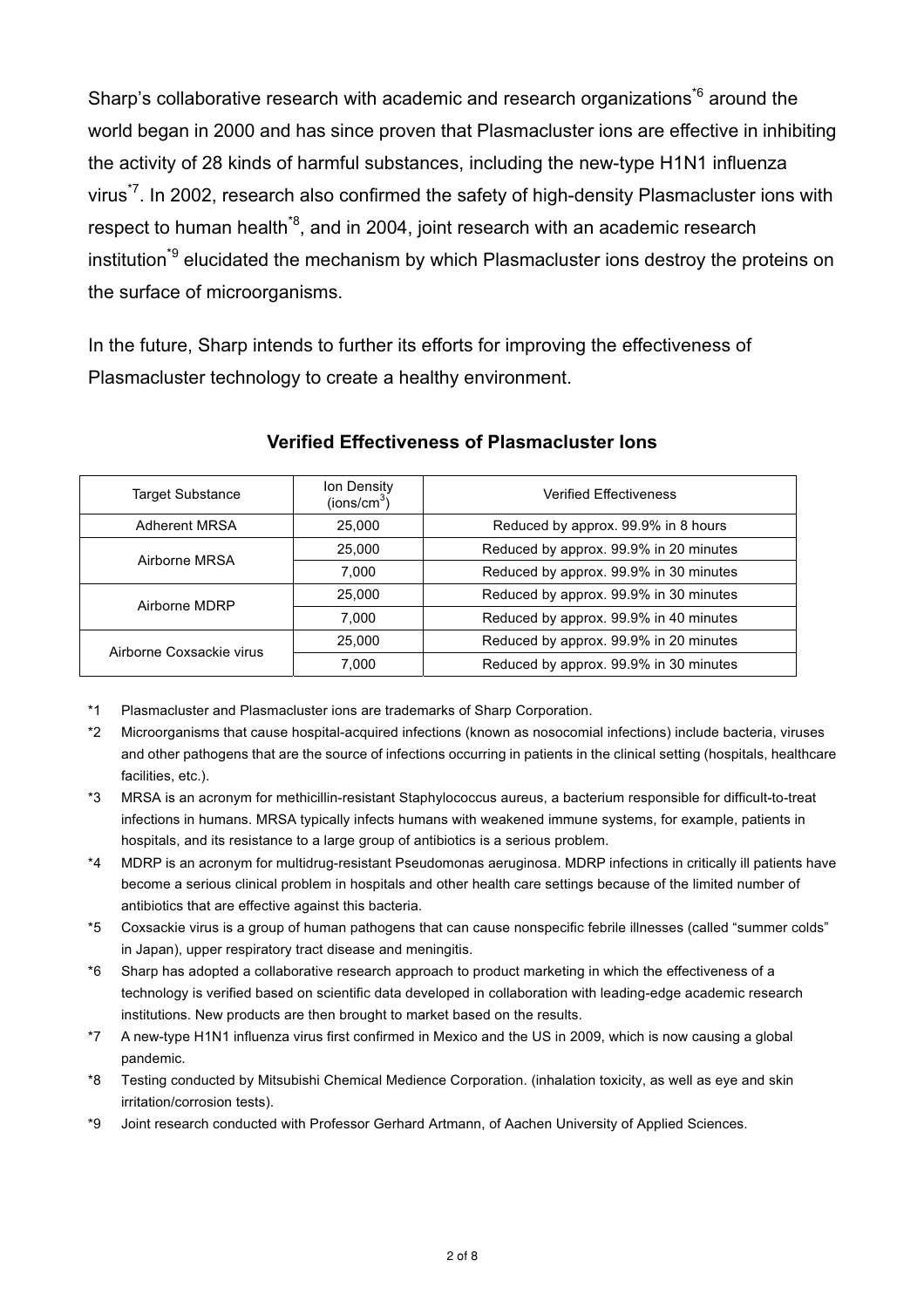## **Method for Proving Effectiveness Against Adherent Methicillin-resistant Staphylococcus aureus (MRSA)**

Adherent MRSA bacteria (in the form of an emulsion dripped onto a plastic petri dish) was exposed for a prescribed length of time to Plasmacluster ions generated by a high-density Plasmacluster ion generator at a density of approximately 25,000 ions/cm<sup>3</sup>.

After eight hours of exposure, the adherent MRSA bacteria was collected and a study done to count the number of microorganisms using a culture technique<sup>\*10</sup> commonly employed in the field of microbiology research. The results confirmed that the number of bacteria decreased by approximately 99.9% compared to the natural state not exposed to Plasmacluster ions.

#### **Change over time in numbers of adherent MRSA**



\*10 A method of inoculating a medium with bacteria and then studying the number of bacterial colonies that form (bacterial count).

\*11 Stated as the percentage of decrease in the bacteria count resulting from exposure to Plasmacluster ions compared to the count of bacteria left undisturbed in their natural state.

# **Method for Proving Effectiveness Against Airborne Methicillin-resistant Staphylococcus aureus (MRSA), Multidrug-resistant Pseudomonas aeruginosa (MDRP), and Coxsackie Virus**

A high-density Plasmacluster ion generator was placed in a box having a volume of 1  $\mathsf{m}^3$ . Plasmacluster ions were generated (at densities of 25,000 ions/cm<sup>3</sup> and 7,000 ions/cm<sup>3</sup>) and MRSA, MDRP and the Coxsackie virus were separately sprayed in mist form into the box. After a prescribed time, samples of the airborne microorganisms inside the box were collected, and studies were done, in the case of the bacterial substances, using the culture method to obtain a bacterial count, and in the case of the virus, using the TCID $_{50}$  method<sup>\*12</sup> commonly used in the virology research field to obtain a measure of infectivity (viral